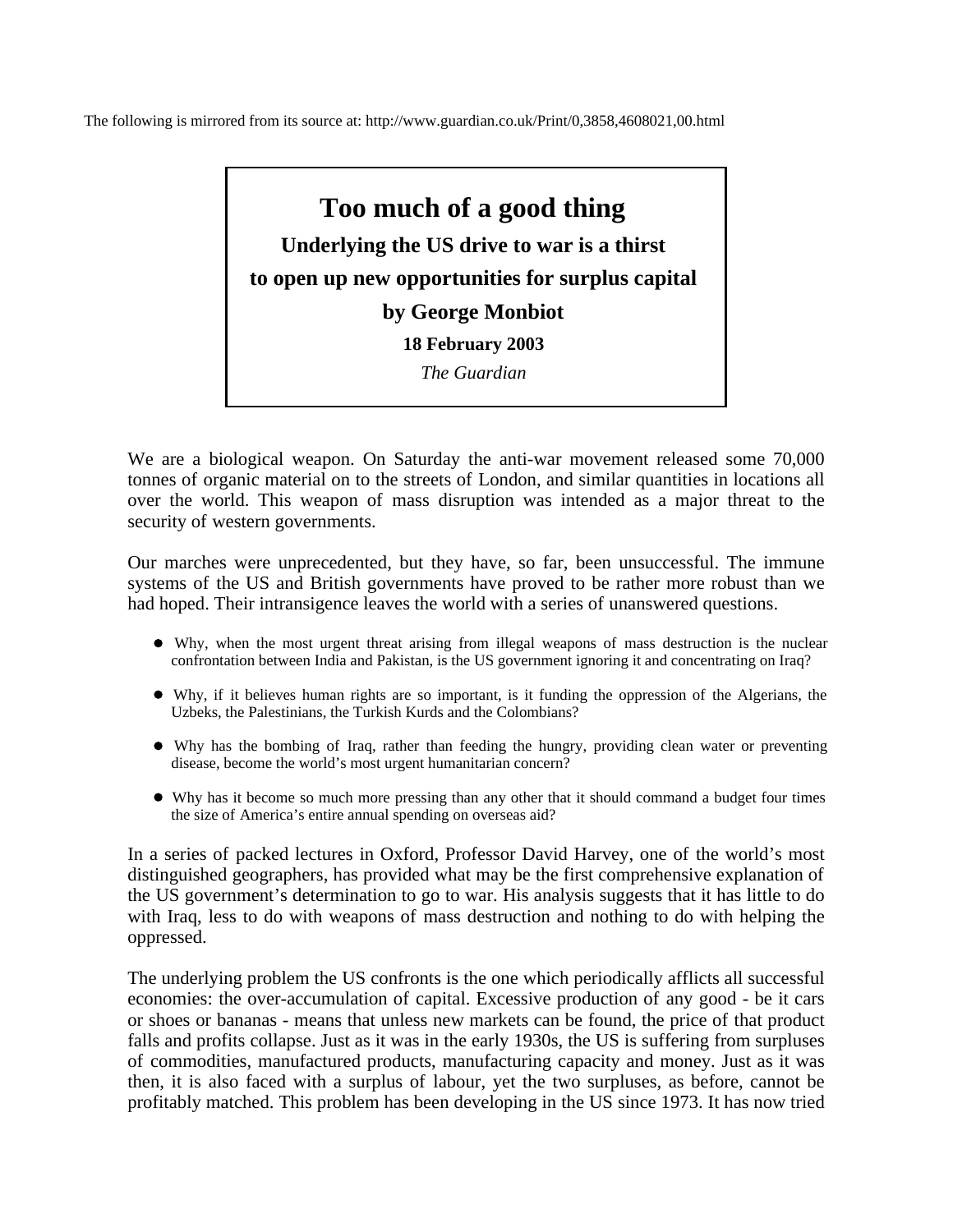every available means of solving it and, by doing so, maintaining its global dominance. The only remaining, politically viable option is war.

In the 1930s, the US government addressed the problems of excess capital and labour through the New Deal. Its vast investments in infrastructure, education and social spending mopped up surplus money, created new markets for manufacturing and brought hundreds of thousands back into work. In 1941, it used military spending to the same effect.

After the war, its massive spending in Europe and Japan permitted America to offload surplus cash, while building new markets. During the same period, it spent lavishly on infrastructure at home and on the development of the economies of the southern and south-eastern states. This strategy worked well until the early 1970s. Then three inexorable processes began to mature. As the German and Japanese economies developed, the US was no longer able to dominate production. As they grew, these new economies also stopped absorbing surplus capital and started to export it. At the same time, the investments of previous decades began to pay off, producing new surpluses. The crisis of 1973 began with a worldwide collapse of property markets, which were, in effect, regurgitating the excess money they could no longer digest.

The US urgently required a new approach, and it deployed two blunt solutions. The first was to switch from the domination of global production to the domination of global finance. The US Treasury, working with the International Monetary Fund, began to engineer new opportunities in developing countries for America's commercial banks.

The IMF started to insist that countries receiving its help should liberalise their capital markets. This permitted the speculators on Wall Street to enter and, in many cases, raid their economies. The financial crises the speculators caused forced the devaluation of those countries' assets. This had two beneficial impacts for the US economy. Through the collapse of banks and manufacturers in Latin America and East Asia, surplus capital was destroyed. The bankrupted companies in those countries could then be bought by US corporations at rock-bottom prices, creating new space into which American capital could expand.

The second solution was what Harvey calls "accumulation through dispossession", which is really a polite term for daylight robbery. Land was snatched from peasant farmers, public assets were taken from citizens through privatisation, intellectual property was seized from everyone through the patenting of information, human genes, and animal and plant varieties. These are the processes which, alongside the depredations of the IMF and the commercial banks, brought the global justice movement into being. In all cases, new territories were created into which capital could expand and in which its surpluses could be absorbed.

Both these solutions are now failing. As the east Asian countries whose economies were destroyed by the IMF five years ago have recovered, they have begun, once more, to generate vast capital surpluses of their own. America's switch from production to finance as a means of global domination, and the government's resulting economic mismanagement, has made it more susceptible to disruption and economic collapse. Corporations are now encountering massive public resistance as they seek to expand their opportunities through dispossession. The only peaceful solution is a new New Deal, but that option is blocked by the political class in the US: the only new spending it will permit is military spending. So all